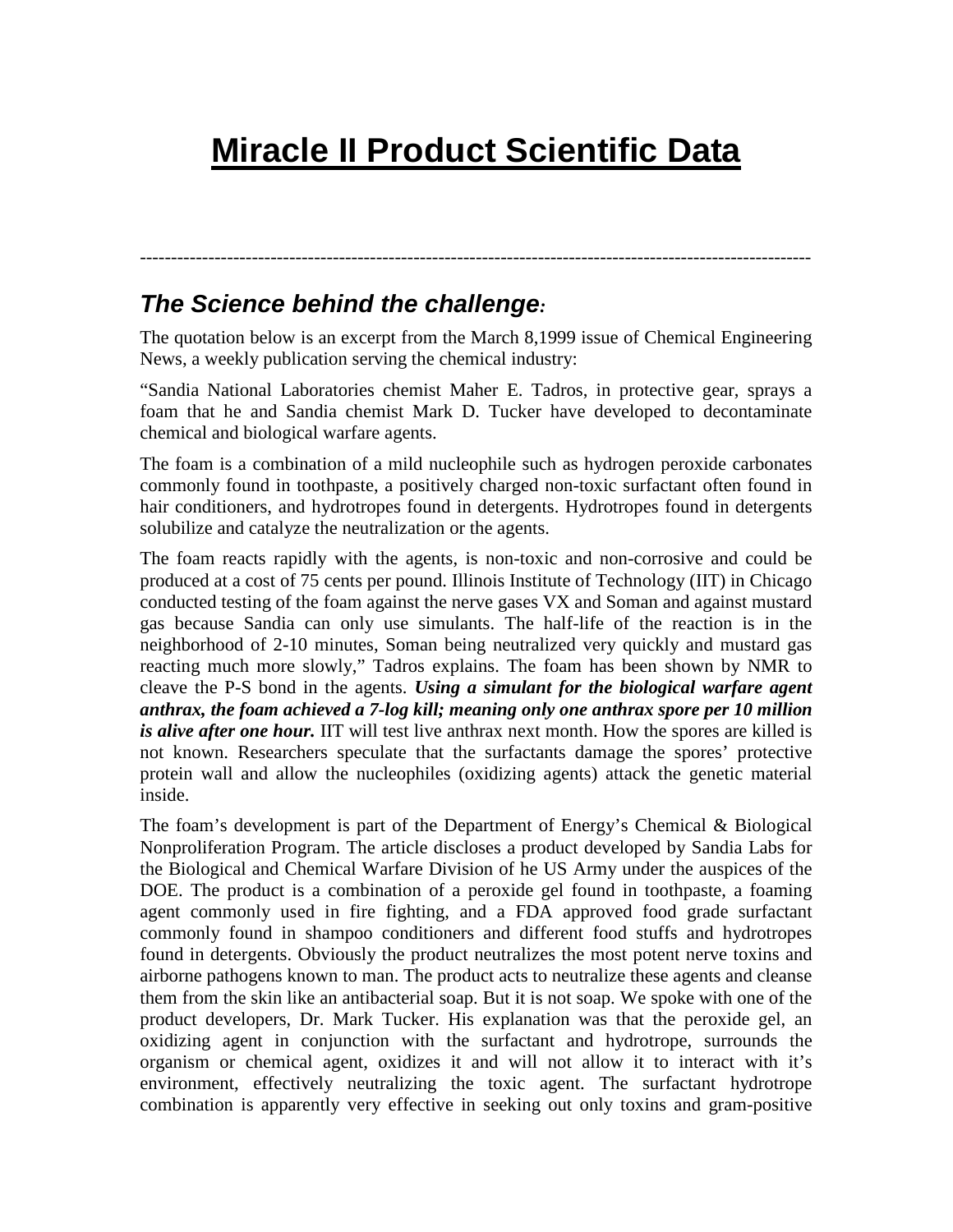pathogens. This is not an antioxidant action - quite the opposite, if peroxide is present. Likewise, it appears we are looking at the missing ingredients in peroxide and [ozone](http://www.austinozone.com/)  [therapy](http://www.austinozone.com/) that would keep these strong oxidizers from harming the body after they have oxidized pathogens and oxygenated the body - the surfactant and hydrotrope. Surfactants have been used in fuel cells in lieu of salt to catalyze the electrolytic reaction and could do the same for [ozone therapy machines.](http://www.ozonemachine.org/) We know that the body's T-cells dispatch pathogens with peroxide and we know that the body and cells manufacture and use surfactants in places like the lungs to regulate oxygen-carbon-dioxide exchanges and at the surface of the cell wall to reduce surface tension in the water layer surrounding the cell membrane. This is necessary for cellular functioning and communications. Could it be that the surfactant in the lungs has an anti-microbial and anti-toxin function that has eluded science to date? It would appear that biochemists as well as the medical community might have missed these connections in terms of a surfactant-hydrotrope role in human health.

# *Surfactants, Hydrotropes and Human Health*

We are reminded of the discovery of penicillin and how doctors lamented about not having seen the relation between the substance's known anti-microbial properties and human health years earlier. Iodine based anti-microbial soaps have been used in hospitals and clinics for years. Even in use in surgery on patient's insides before closing them up to lessen the chance of infection and neutralize toxins. Why didn't one of these practitioners ever think about creating a soap-like product for internal use capable of neutralizing toxins and pathogens while facilitating elimination? We now have this product available - Miracle II Soaps and Neutralizer! These products have been on the market for the last 18 years, quietly used by thousands of people with virtually nothing but positive benefits to their health. Benefits that can only be attributed to the products used as directed.

What we are witnessing is a totally new paradigm in health care and preventive maintenance. A paradigm that is both inexpensive and effective. We do not believe in "Magic Bullets" or panaceas. We do believe in accessories or adjuncts that aid and restore body functioning to design, thus allowing the body to approach optimal health on its own. Can the road to health and longevity really be as simple as proper hydration coupled with a product capable of sequestering toxins and pathogens in such a manner that they can be washed from the body internally as easily as they can be washed from the skin with soap? Is there something that can do this with no adverse side effects? No associated healing crisis can do this with no other form of intervention. We believe the Miracle II Soap and Neutralizer capable of doing just that. This in reality is not intervention at all its personal hygiene. Internal hygiene like drinking plenty of water, taking a bath or brushing your teeth! This is a very uncomplicated procedure; You simply replace all of your shampoos, soaps, toothpaste and laundry detergents with Miracle II products and witness the difference it makes in your life.

If you are a health conscious individual, compare the cost of the Miracle II simple, basic concept of soap and neutralizer monthly expense to the complex vitamins, antioxidants, amino acids, enzymes, trace minerals and various chelates (some chelating agents are surfactants) you are currently consuming in an attempt to remedy health concerns minus the costs of toiletries and detergents then see where you stand.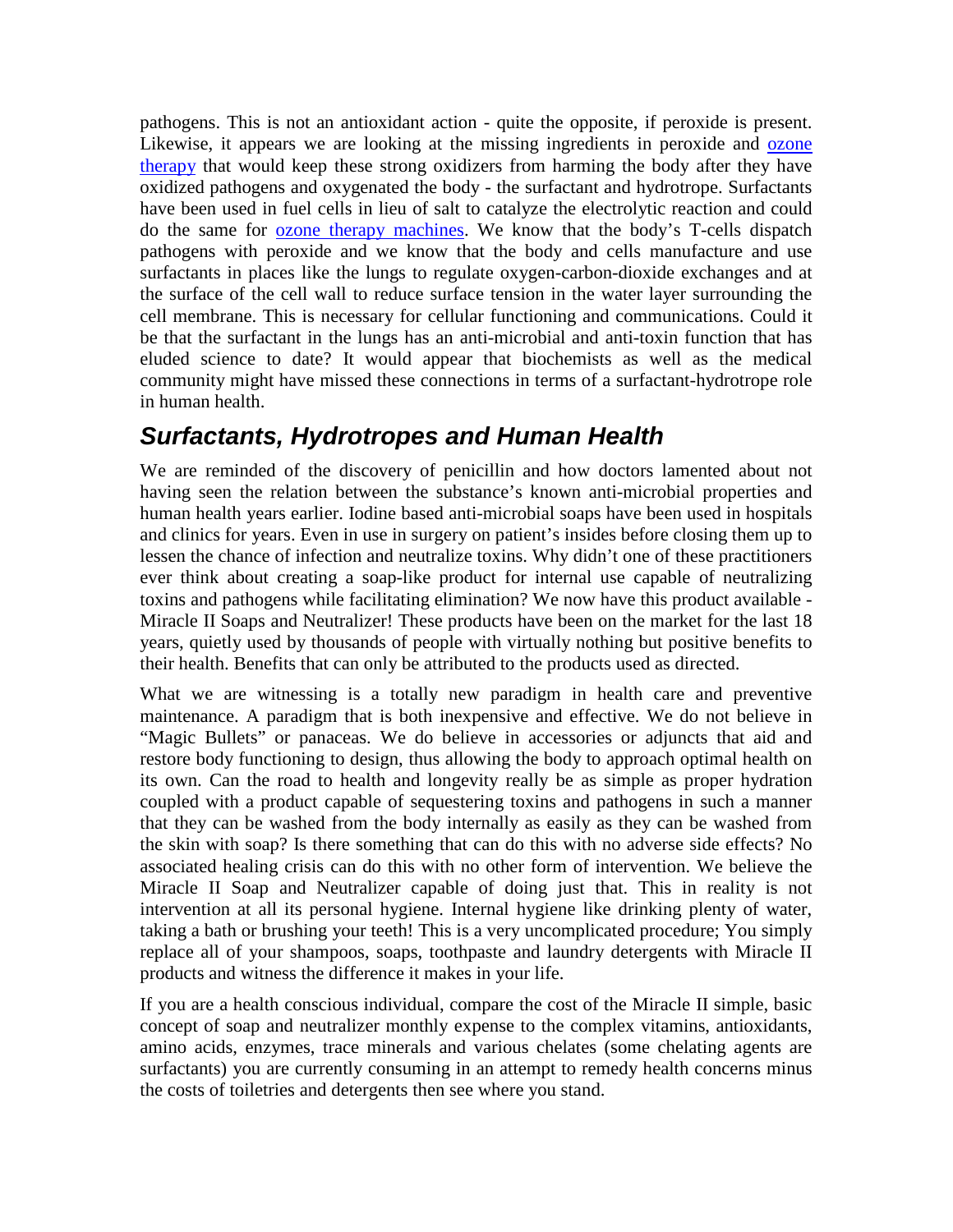Basically for slightly more than the replacement cost of your current personal hygiene items and detergents you can have Miracle II plus health. How much is your health worth to you? Are you really getting your moneys' worth from what you are spending when most of what you are consuming is eliminated from the body prior to use? We are not advocating that a person stop using neutraceuticals - they do have a positive effect on a persons health. But consider that the very best antioxidants available including pycnogenol, grape seed extract and microhydrin contain surfactant properties and you will see why they work so much better than the rest. They are also the most expensive. Surfactants have the ability to extend products and reduce surface tension to the point that they can be carried into the cell. It also means you don't have to use as much of them when the surfactant is present.

#### *Free Radical Theory May Be Incomplete*

We hear a lot about the Free Radical Theory of Disease and Aging these days. Touted as an explanation for everything that ails us. In view of the above, we feel the current Free Radical Theory may be incomplete. The Free Radical Theory concerns itself only with harm done by sub-atomic particles called protons via ionic oxidation to the cell wall and internal portion of a cell. The remedy to this perceived threat is supplying the body with surplus free electrons donated from ionic compounds we must consume to balance out electrical charges strictly from a chemical standpoint, thus freeing the body from this imbalance. The free radical is the bad guy and the antioxidant is the good guy and the whole current marketing scenario is about declaring war on free radicals. We feel that getting on a bandwagon and declaring war on free radicals may not be the only answer. We accept that it is about achieving a balance. A review of basic human physiology tells us that without free radicals you would not be alive!

Almost all of the acid based metabolic functions of the body as well as your immune system work by means of free radicals. If the body could adequately cleanse itself of a radical after it performed its function it would not be necessary to perform the added energy inefficient step of neutralizing radicals with antioxidants prior to eliminating them from the body. The big culprit is dehydration. Most of us are dehydrated. Antioxidants don't cure dehydration, water does! If we had enough pure water available within the body we could eliminate radicals before they became a problem. A review of the theory in practice demonstrates that most antioxidants are large organic molecules that have only a single electron to donate. Once they have donated that electron they themselves become a free radical that in turn needs an antioxidant to neutralize it. This continues for about five additional antioxidant demand steps before it is finally balanced simply because there are very few broad spectrum antioxidants capable of donating more than one free electron and quenching the free radical in one step. Each additional step equates to another energy demand for waste removal from the body.

Furthermore, there has been an ongoing debate among scientists who know that the atmosphere contains free electrons and negatively charged ions capable of quenching free radicals through the skin as well as through the lungs. They imply that the quenching process proceeds at electronic speeds, near light velocity and never is it at a mechanistic chemical approach standstill. Basically a free radical is always hunting an electron to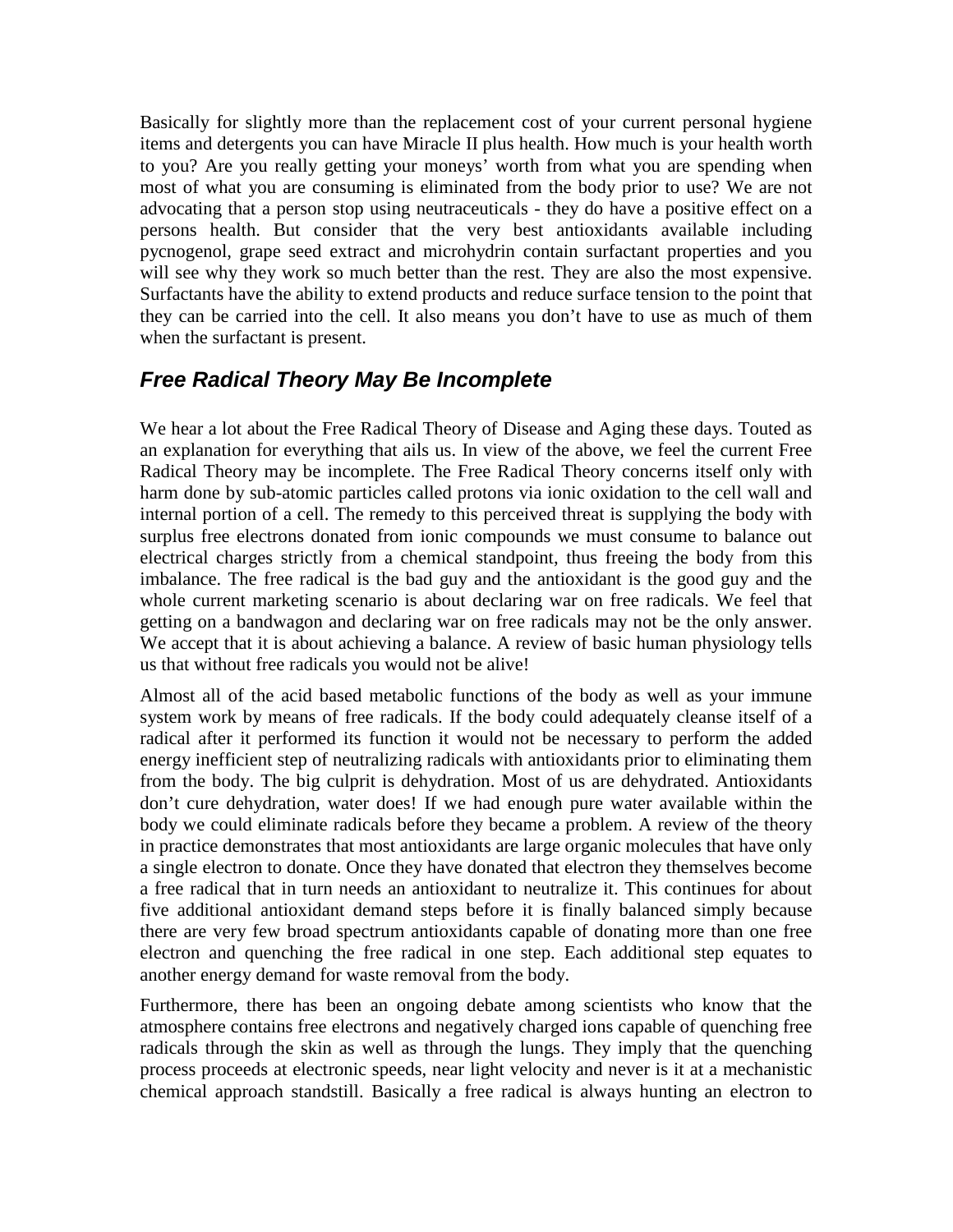balance itself out; consequently it steals one from a healthy cell's double electric ionwater layer surrounding the cell. The theft of this ion is automatically adjusted for in a series of steps that take place from the atmosphere inward to the deficient cell at near instantaneous speeds. If this is true, then there is a limited need for consumption of additional large organic antioxidant molecules.

The last and foremost difficulty with the Free Radical Theory is that it is based only on electrical charge satisfaction. Once an electrical charge has been satisfied there is no flow of current, the body depends on a flow of electrical current to live. Where there is a flow of current there is something else going on, the other vector of electromagnetism which is totally neglected by this theory-magnetism and the role it plays in cellular functioning and health. Some years ago Swedish radiologist Bjorn Nordstrom proposed a working theory based on his observations which stated that the components of our circulatory system carried an electrical charge. The observed charge geometry was opposite charges on the inner walls versus the outer walls of arteries and veins. This is not surprising as blood flow containing iron rich hemoglobin would generate an electrical charge as long as it was flowing. The charges on the walls themselves were moving in opposite directions. A moving charge generates a magnetic field transverse to the direction of movement. When this process slows or breaks down the charge density decreases. The magnetic field collapses and diseases like cancer ensue. Cancerous masses exhibit an electropositive charge radiating outward from the mass. By changing the electro-potential of the mass from positive to negative Nordenstrom in many cases was able to make the mass dissipate and return to normal cell growth. Hemoglobin is of course the oxygen carrier for the body. Oxygen-carbon dioxide exchange is an electromagnetic process involving a surfactant as well. Oxygen is strongly paramagnetic. When oxygen levels to the tissue drop, chemically reducing conditions predominate.

Cancer is a condition that depends on reducing conditions and low electromagnetic current flow to manifest. This information gives strong credence to direct blood electrification technologies. We now know that the body produces the magnetic mineral magnetite and that magnetite is present in small quantities in virtually every cell in the body, playing roles ranging from shielding mechanisms. Sensory mechanisms trigger mechanisms of enzymatic reactions. And these roles are not just tied to ferromagnetic materials like magnetite. Every non-ferromagnetic substance exhibits paramagnetic or diamagnetic qualities measured as minute differences in their magnetic susceptibility (measured behavioral response to a magnetic field).

Biochemistry has paid absolutely no attention to this or the ability of applied magnetic or electrical fields to influence chemistry. The free radical theory" 'will remain incomplete until it adequately addresses these issues. The issue is not just electrical charges found in chemistry. It must include polar magnetic effects--- not just electrical induction, but magnetic induction and the effects it has on a substances magnetic susceptibility. Last year one of the journals of chemistry published an article stating it was looking more and more like it was the fields surrounding a substance C field resonance) that were doing the work and not the chemical substance itself. The gross physical substance appeared to be contributing only to the side effects! And medicine is still saying that there is nothing to Homeopathy. They haven't studied the magnetic susceptibility relationships! Chemistry is only now getting around to studying the electrotheology interactions of compounds in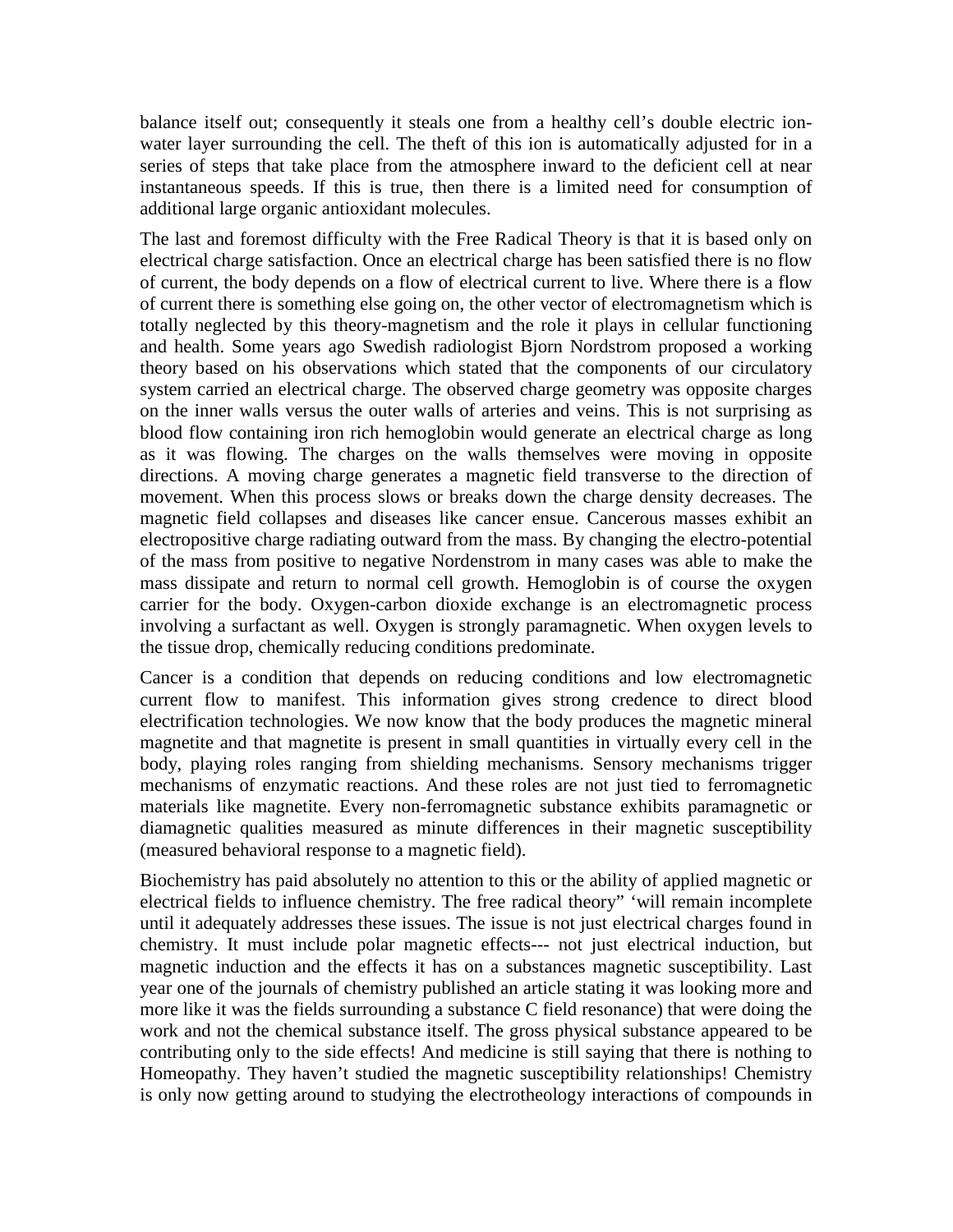water. It will be a while before they study the magnetotheology relationships in terms of the magnetic susceptibility of substances in aqueous mediums like those found in the body. Another area of study that is about to unfold in relation to human health in terms of minerals and elemental transformations is plasma discharge charge cluster dynamics (quantum biology).

### *Surfactant Chemistry*

First, what is a surfactant? A surfactant is a surface-active agent or wetting agent organic or hydryl-carbyl-silane molecule that contains hydrophylic (water loving), and hydrophobic (water hating) respective parts that allows the molecule to act with both properties - in other words the molecule is non-polar on one end and polar on the other. They are coupling agents normally functioning at the interface between bulk materials (for example; oil and water) such that what would not normally mix does so in the form of a suspension or colloid. The hydrophobic non-polar end attaches to dirty pathogens and oils while the hydrophylic end attaches to water. Surfactants are thus used to create micelles (micro-container for substances like oils) and reduce the surface or interfacial tension between the affected water and it's bulk substance. In this manner the water and a substance are bound to one another and can then be transported more effectively by the water because the water is now wetter and more slippery. This is how detergents remove oils, dirt, grime, odors, and microbes from your clothes. Surfactants are usually manufactured from natural organic substances like fatty alcohols found in plant material.

The creator or Miracle II was guided to use a particular coconut derived surfactant (NO, not Cocomide DEA that has been demonstrated to cause cancer in mice or unreformed sodium laurel sulfate that is suspected of being a carcinogen-most surfactants are not beneficial to humans or animals). They must be transformed before they are acceptable for human consumption. This particular non-harmful transformed surfactant specifically targets and cleanses gram-positive pathogens and substances toxic to humans out of the body after it has been subjected to the manufacturers process. Which surfactant is it? That's the manufacturer's trade secret. It is non-harmful to begin with and becomes very beneficial after it has been treated. This is why the bio- and chemical warfare people still do not have anything consumable - they were unable to back-engineer the manufacturer's process. When you try to analyze a surfactant chemically, it is very difficult and one that is diluted in water is nearly impossible. Now consider one that has been transformed by a trade secret electronic process. This should give you some inkling of how and why the product works. More on that later after you have had time to digest this.

A clue as to how the manufacturers multi-phase plasma arc and electronic process transforms the properties of the surfactant is on the bottle: stabilized oxygen and ash of dodecyl sulfate (a surfactant). Those of you who follow the Edgar Cayce health readings will recall that Cayce had a cancer remedy based on something he called "animated ash." Animated ash was a form of bamboo that was reduced to activated charcoal by means of a partial vacuum electrical carbon arc process. The resulting ash was taken internally. Coconut husk derived activated charcoal is the preferred form of charcoal for water and air filtration. Miracle II products all contain an electrically treated coconut based surfactant in addition to the ash of dodecyl sulfate. Basically the manufacturers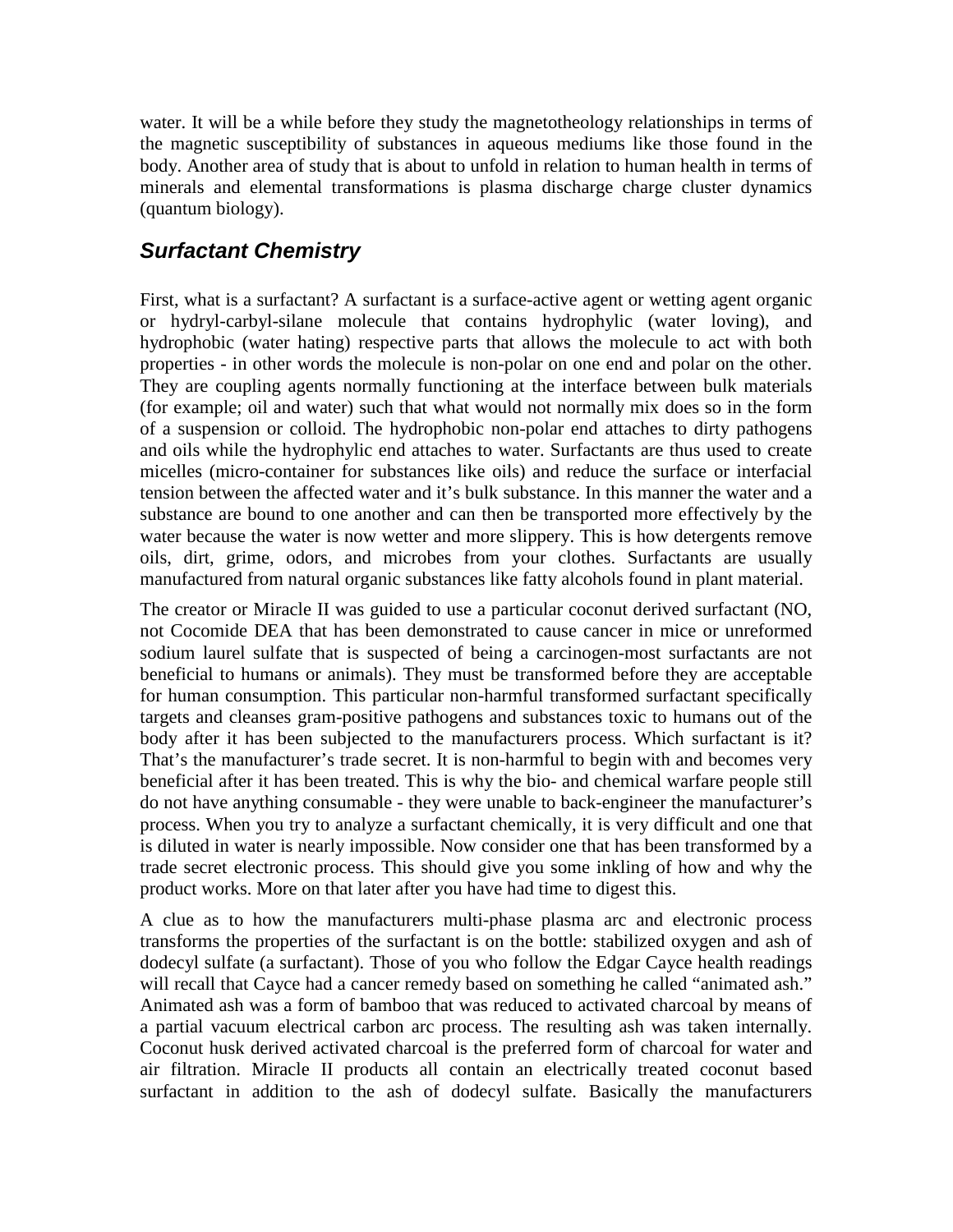multiphase plasma arc process carbonizes and reforms the surfactant into an activated form through elemental transformational charge cluster dynamics. We carbonized some doceyl sulphate in our lab and lo and behold when we added it into some water it still had surfactant properties and was still able to reduce the surface tension of water! So what is this Carbon Ash? It is a form of dielectric (electrical insulator) carbon capable of affixing copious quantities of oxygen to its structure in a form usable by the body. It is a strong oxygenator that when diluted in water possessing reduced surface tension, allows it reach all parts of the body very quickly. This hydrated-charge clustered form of paramagnetic oxygen is electronegative and as such when attached to hemoglobin is dispersed and diffused to the body faster and in greater quantities due to the action of the reduced surface tension water! Thus Miracle II products have a distinct advantage over the older Cayce preparation. Some of you may be familiar with Dr. Willard's CAW water. Dr. Willard was a chemist who formulated a castor oil and coal (carbon) based soap that had been electrically treated and is reported to have remarkable health benefits when diluted in water and taken internally. Sound familiar? The difference is that Willard's product does not exhibit reduced surface tension in water. In fact it raises the surface tension of water. This tells us that it will not be as active or effective in the body as Miracle II Neutralizer. When viewing the reconstituted Neutralizer in solid form, it has a curious pale blue color, like the atmosphere. We surmise that this is the life (giving oxygen locked into the mix. It is, in addition, evidence of the Eloptic (subtle) energy the same as Reich's Orgone energy, which is reported to be pale blue in color).

#### **"The Spiritual Thing" Connection of Reduced Surface Tension and Coherence of Vacuum State "Zero Point Energy"**

It is accepted scientific fact that living cells produce coherent light, just like a laser, by means of an electronic relationship between the cell membrane, a sugar based surfactant and water. The cell produces the sugar surfactant that in turn alters the two to three molecule thick double electric ion layer buffer between the cell membrane and the water interface. The surface or interfacial tension of water within this thin layer is maintained by the cell at about 45 dynes/cm as compared to the bulk interstitial water measurement of 72.3 dynes/cm tension when cohering light. By regulating the surface tension of this layer the cell can cohere, decohere and change the frequency of light within this layer. This means that the cell can produce light over a broad bandwidth of the EM spectrum. Present measurements range from UV through IR down on into the X- band.

This spectral manipulation involves changing the thickness of the double electric layer. The resulting coherent light is said to possess a signal quality ten times that of our best lasers. Additionally, it has only been within the last year that engineers have been able to build a laser capable of cohering light of two separate frequencies simultaneously. Wonders of Mother Nature never cease; the cell has been doing it since God willed it into existence! This high signal quality is what has allowed German researchers to separate cellular signal content from the signal to noise domain. Coherent light signal information is how cells control cellular function and communicate with each other at light velocity. The cellular photographic field equivalent of the nervous system, responds much more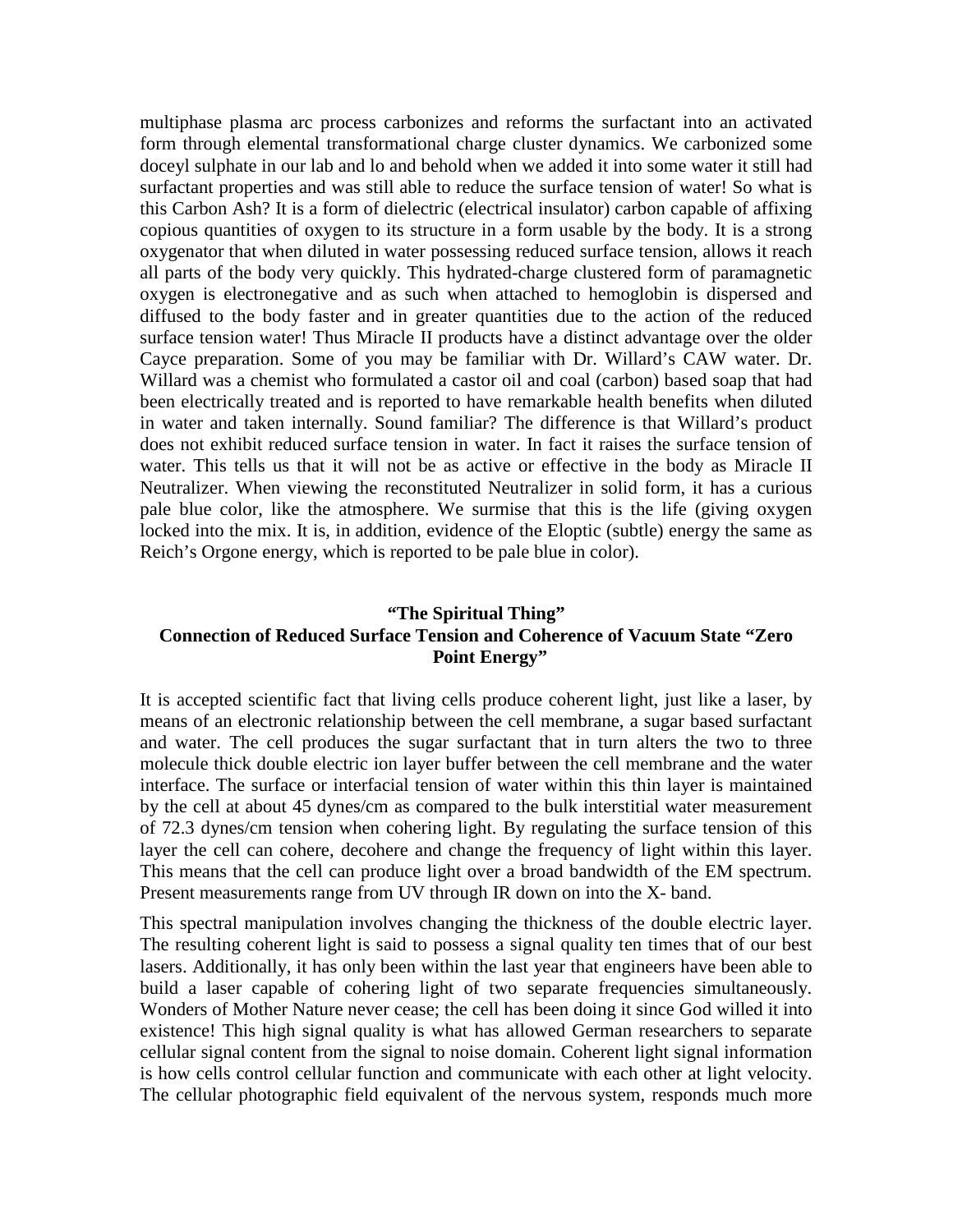quickly than the physical nervous system. This system allows cells to utilize tools like fine level spectroscopy and interferometry to obtain information on identifying and spatially referencing anything in its environment. It is this holographic light field extending beyond the body that we term the Aura. This system is so speedy that the chemical matter part of our body has a time delay before it can process the information for our brains. This delay between cellular sensing and slower nervous system-brain sensing is what is called time-ratio signaling or phase-modulated signals. Basically the brain is the last information processor to receive the parallel processed information. The cellular sensory system could be termed a holographic, parallel processing quantum computer. The holographic nature of the cellular system is derived from the fact that the coherent light travels around the cell membrane creating self referencing phase conjugated constructive interference and atomic spin alignment which is what amplifies and increases the oscillator signal quality while at the same time sensing all the different possibilities and probabilities for an event occurrence in order to select the right one for it's specific dimensional and time reference frame. Once the amplitude of coherent light has built up or lased it is able to discharge its signal content to other cells. The receiver cells as a whole, or individual cellular systems, can either resonate in harmony and identify with each other or sense receive and cross collate the information for better resolution. This identity is a systems-regulating mechanism, sensitive to many cyclic rhythms.

Friction, surface coherence and surface tension are related to one another. We all know that when we rub two surfaces together it produces heat and resistance. The most recent work on friction shows that this is related to electron drag across a surface that produces phonons (Standing waves of mechanical energy - sound or heat) and that when we put a lubricant between the two surfaces it reduces the fiction by dampening the standing waves (the interfering noise levels). That is what a surfactant in water does. It is a selforienting lubricant that allows the water and the cell membrane to come closer together without touching while increasing the amount of available surface energy between the two substances. It allows the two dissimilar substances to interact without merging. It regulates the quantities of heat, light and sound and determines the specific wavelengths of light that can exist within the buffered zone. The closer the two substances come together the higher the coherence and frequency generated between the two until a coherence match occurs and lasing begins. This characteristic is likened to what in radio electronics is called an impedance match between a dipole transmitter antenna and a receiver. The two opposing surfaces and corresponding double electric layers constitute a capacitor-resistor oscillator circuit around the cell and on structures within the interior of the cell. These structures act as resonant cavity oscillators that amplify the signal and probably aid in stepping the signal frequency down. Since the cell membrane and water interface is elastic, this allows for not only coherent light production but high frequency transverse electromagnetic (other than light) and acoustic wave transmission. The double electric layer buffer zone coherence is what quantum physicists refer to as an interface for the Lamb shift and the Casimir Effect. Then the distance between two non-charged surfaces is sufficiently small or in dimensional accord with the energy filled space matrix vacuum potential, coherence will occur and draw energy from the vacuum potential. This is what is called Zero Point Energy extraction from the vacuum. This phenomenon would explain how humans constantly use more energy than they can extract from the food.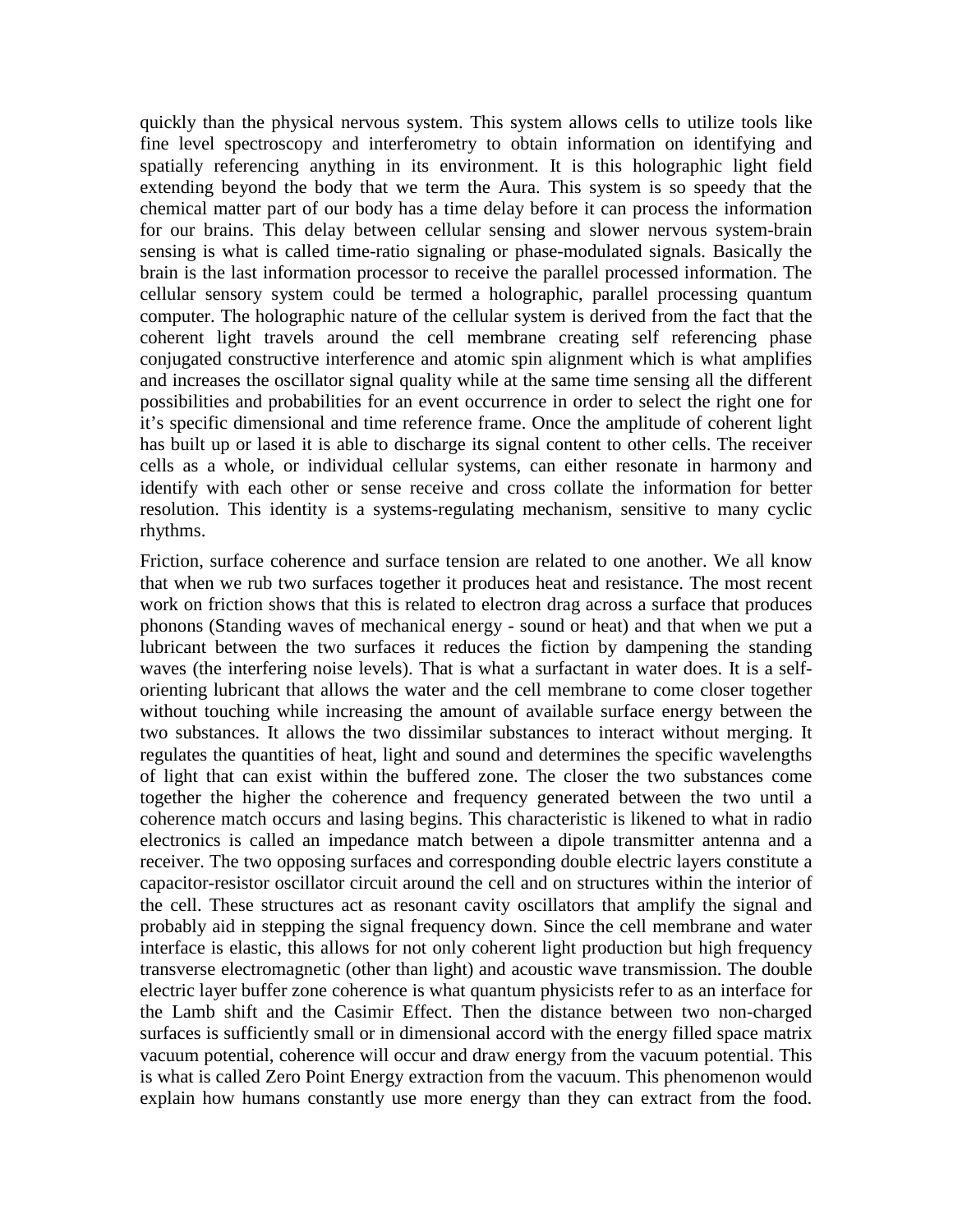Water and air intakes and burns during the metabolic process for healthy human functioning. This energy is very high frequency. Consequently the gross matter of our bodies can only extract a small portion of it - basically the lower harmonics that is in tune with matter. Some researcher's calculations indicate the convened amount is as little as 100 watts of power a day. We presently do not know the body's step down mechanism for making more of this energy available to lower order systems except for transverse EM and sound waves mentioned earlier. This system represents one of the highest, if not the highest types of energy generating and sensory Systems found in the living human organism.

As an aside we had made mention of the new research on quantum state computers and the possible link with this cellular mechanism and parallel processing quantum computing. Quantum computing makes use of single atoms axial spin alignment as an onoff type switch. The atomic computer is theorized to have access to or contains all the possibilities and probabilities for an event occurrence within the universe and all parallel universes and can make the one and only correct decision referenced to it's present phased time frame. Additionally, once two atoms have made a coherent connection, the memory of that connection and shared information is retained throughout the two atoms lifetimes. Even when separated by great distances this connection is maintained, meaning that there is communication between the two at speeds greater than light velocity.

So, present Quantum Mechanics has finally gotten around to explaining action at a distance greater than previously allowed by inverse square law mechanics or quantized field theory and at speeds greater than that of light! This realization opens the door for explaining all paranormal phenomena, teleportation, mass translation, and the connectedness of all things in the universe via vacuum state harmonic resonance. This has been one of God's most cherished secrets that he has now graced science with. The human race must be doing something right for a change. What does this have to do with Miracle II products and human functioning? Think about it. If you have a transformed material capable of interfacing with a human at the right frequencies and cohering energy of the spirit, light and wisdom directly into human beings in usable form then there is no negative force in this universe that a human cannot overcome!

When our nutrition is poor, our water and mineral intake low, and we are exposed to environmental toxins, our energy levels drop to the point that our immune Systems can no longer fight off pathogens. How does this work from an electronics aspect? Once the energy level drops, not only is the body incapable of producing the necessary quantity of chemicals to sustain peak functioning, the resonance of the chemical toxins and pathogens is higher than that of the cells and begins to drive the cellular oscillators at the foreign chemical's and organisms disharmonious resonance. Since the correct amount of sugar surfactant is no longer being produced the oscillator circuit either resonates at the wrong frequencies or fails.

Consequently, the holographic regulation function collapses. The body now must rely on its back-up systems. Ill health, premature aging, and death ensue. Now this is pure conjecture, but based on the beneficial effects and energy increases observed in individuals on the Miracle II program, plus how the product amplifies radionics signals, we would have to assume that the product's creator was given a way to manufacture a surfactant that can either supplement or replace the sugar surfactant with a more resistant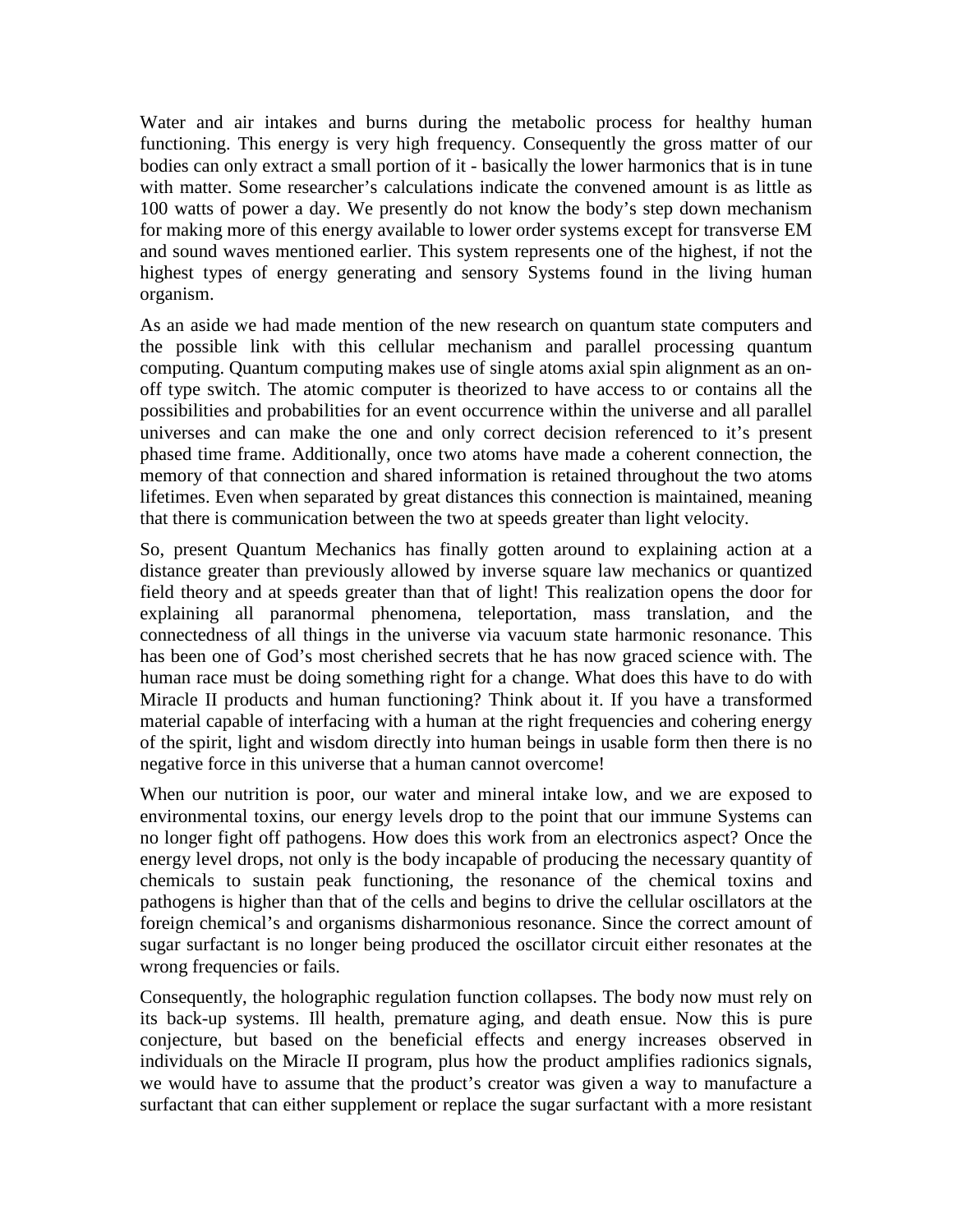and elastic surfactant capable of forming a thinner membrane. The Miracle II surface active ingredient must help form the correct thickness double electric layer around a cell to cohere the correct frequencies for energy extraction from the vacuum - this may well be the clue to the most important activity of Miracle II in the body.

The other half of this energy producing mechanisms within the body involving Miracle II that is not currently recognized by western physiology and biochemistry is plasma charge cluster dynamics. The human body is largely composed of water. The body fluids contain quantities of electrolyte and soluble trace minerals. We know that water can be used as a fuel when water is split into hydrogen and oxygen and recombined to yield heat, light and water once again. Water is usually split by electrolysis in a fuel cell. Science is now realizing that plasma charge cluster dynamics and elemental transformations are taking place in minerals in the water and in the cell electrodes. Literally forming highly energetic transformed mineral charge clusters. We know that chemical electrolysis takes place in the body all the time. Many fuel cells use surfactants in the water to help with the reaction. As an experiment we placed some Miracle II Neutralizer in an open 9V electrolysis cell to see what happened. The electrolytic reaction increased by a power of 10 over a normal cation and pH matched alkaline electrolyte! We don't know if what was out-gassing off the electrodes was only hydrogen and oxygen and we do not know if this electrochemical reaction is going on in the body.

We do know that the manufacturer's process involves charge clustering and reformation of the surfactant and minerals in the water. It could very well be that when the body's chemical electrolysis process is combined with the charge clustered reformed surfactant, efficiencies may increase several fold. This would also explain the detoxification effects. Toxic chemicals would literally be broken down and transformed into benign or usable beneficial byproducts by the action of the charge clusters. We do know that in the agriculture of very healthy desert plants that the plants have been observed to give off water even during the hottest (high solar radiation capable of generating charge clusters within the plant thus increasing chemical electrolysis) and most dry part of the day.

Science now knows that most of the energy that drives these charge cluster plasmoids comes from outside the system. Their field and spin dynamics polarize the vacuum and pull energy in from the space matrix. Consequently they become self-regenerative charge structures that pick up and hold mineral ions in their centers. At a finer level this is the way that subatomic particles and atoms are formed from the space matrix vacuum---zero point energy.

Biophysicists now recognize that the classical explanation of the mechanics of cellular sodium-potassium pump energy production is incorrect. This mechanism was never more than a theory, but was always presented as fact. The problem was, no one could figure out how sodium always went into the cell and potassium always came out. The classical explanation of the materials balance replenishment cycle is not feasible. A mechanism is readily available, if we look to research results stemming from cold fusion experiments. It is through an electrostatic trans-membrane potential difference known as electroinsertion. The only way this could happen is if the sodium were transformed into potassium by charge cluster dynamics within the cell and consequently kicked out of the cell, thus drawing in another sodium ion in the process!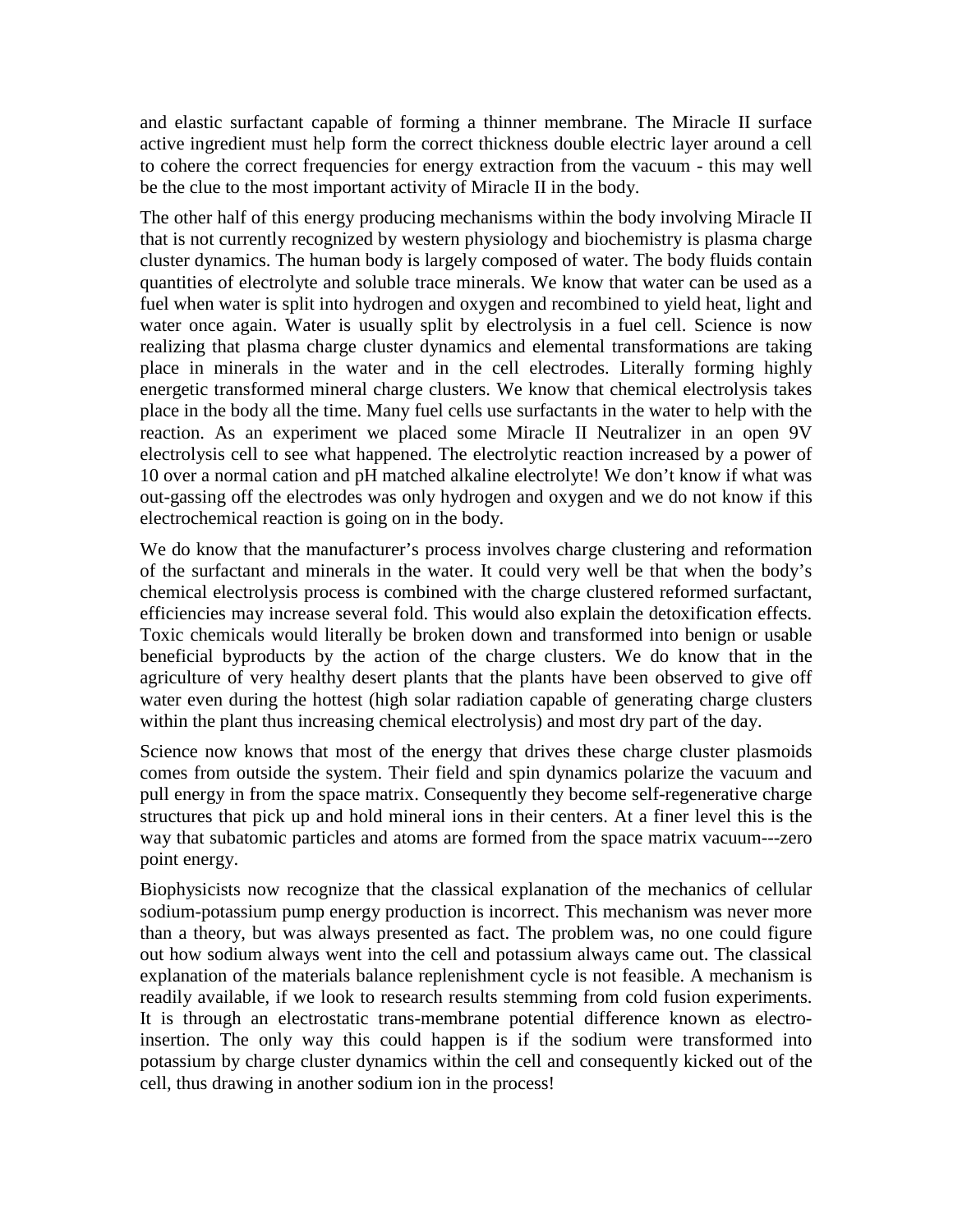If this were not happening, we would be dead, dead, dead!

#### *The Products*

So far we have spoken a lot about the neutralizer product, now it is the soaps turn. The skin is the largest organ of the body. In addition to protecting us aiding in elimination and being a large sensory and feedback regulatory organ, it is a chemical factory, making such things as neurotransmitters. It would be in our best interests to return the favor and keep it cleaned and healthy. In order to do that we need to know a little more about it. Most of us k w that the skin has several layers, each performing a different function and that the epithelial layer has the same sort of cells that our brain contains and how important the sense of touch is tio us. What we are really concerned about is hot to clean the skin internally as well as externally. Often we are only concerned with getting oils, dead skin and foreign materials off the skin in order to keep it clean and the pores from being clogged and this is very important. But just as often it is the other way around, the pores become clogged from within and septic conditions are allowed to flourish from within the skin, which in turn causes the body to become more toxic because this organ of elimination is no longer able to perform that function. Additionally, many of the soaps and body care products used in the skin contributes to the problem. Lets talk about some of the non-beneficial surfactants we spoke of earlier. Many of these surfactants are too powerful, clean and penetrate too deeply. They can't get back out and wind up replacing the natural oils deep within the skin with the surfactant itself. This foreign material replacement issue is what is causing the cancer scare and many of these agents are now being pulled from the market or more closely regulated by the FDA. It is a peculiar condition when we have something that is supposed to clean the skin and eliminate clogged pores actually clogging the area between the cells with a substance the body recognizes as foreign. Along with it, the surfactant has carried other foreign substances with it, such as synthetic based or animal fat or vegetable oil based soaps and neutralizers, all of which the body does not know how to remove. Concerning animal fat and vegetable oil based soaps and moisturizers, most of us quit cooking with lard sometime ago because of the rancidity issue, well, vegetable oil is no different. When you look at a vegetable oil label look at all the preservatives necessary to keep it from going rancid. What is rancidity? Bacterial metabolic byproducts called Free Radicals. And what are preservatives? Drying agents and antioxidants. The antioxidants are OK, but not the drying agents. After looking at your vegetable oil, now look at your bath soap and shampoo for the potentially rancid oils, fats and preservatives you are putting on and in your skin as replacements for your own body's natural oils. Why do these soaps and oils contain fragrances? To hide rancidity? What does the fragrances contribute to human health? Are these aromatic oils capable of carrying oils and surfactants deeper into the body? A lot of them are capable of doing just that. So the solution is to eliminate all of these things and go to something that is simple, non-aromatic, low in excess vegetable oils and fats, lots of free electrons to check rancidity, no animal fat or synthetic moisturizers, no deep acting surfactants and no preservatives – Miracle II Soap, and use it sparingly as directed. Less is better.

Science has recently come up with some interesting facts on how the pores open and close. It is an electrical switching mechanism tied into our skin's heat sensory mechanism. The pore lining has a positive electrical charge that serves to keep it closed,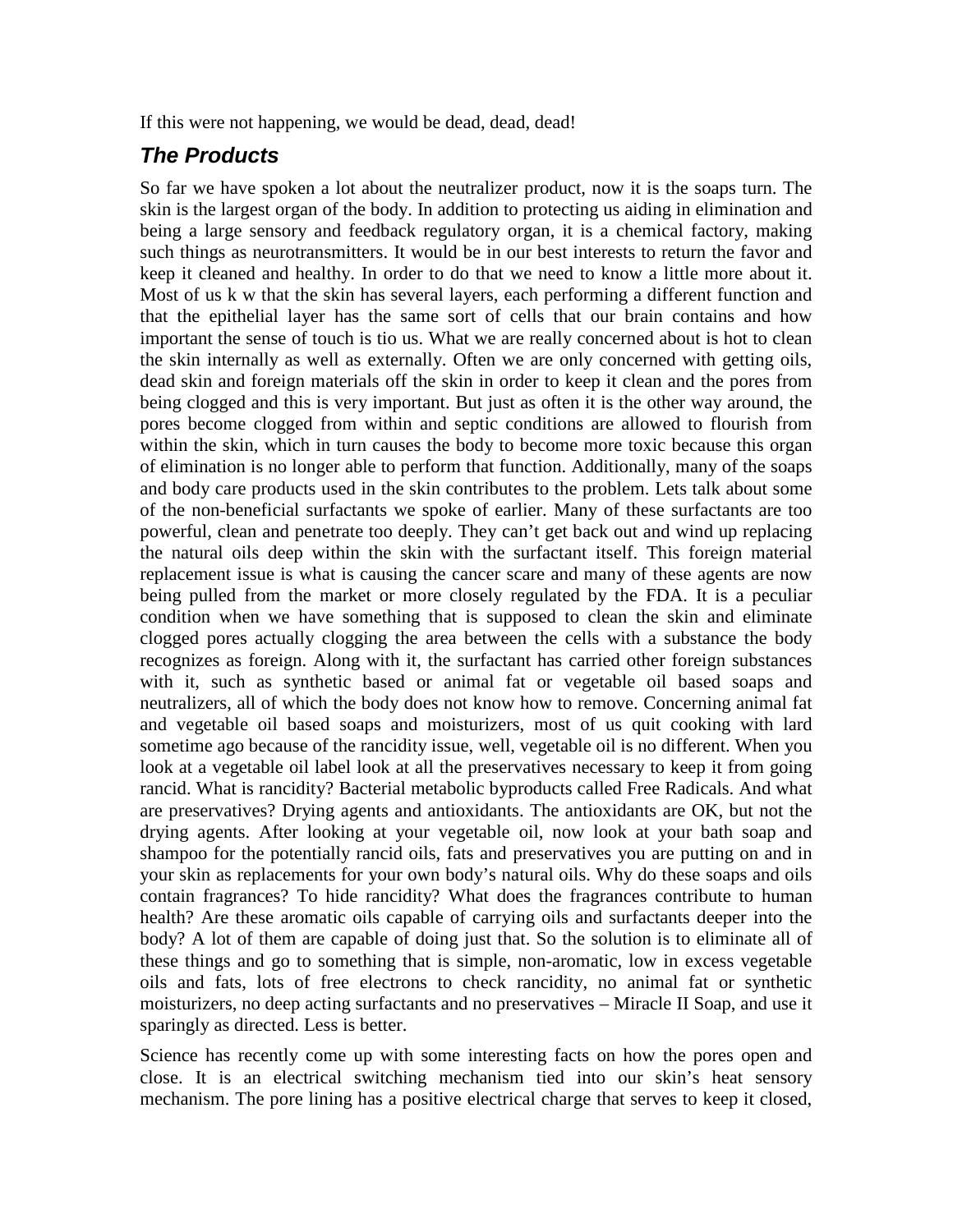and keep the moisture and oils in place within the pore until there is a build up in pressure or heat. This build up of heat or pressure causes the pieso-electric liquid crystal containing tissue in the skin to giv off a negative-electric-charge which changes the electrical potential of the pore lining thus allowing it to open and discharge its contents by perspiration, the skin's elimination process. So what happens when we do not drink enough pure water, get dehydrated and live in a climate controlled building all day and night? You have no means to facilitate elimination through the skin. The little evaporation we get is not enough. We were designed to sweat and sweat we should, otherwise we place extra work on our already overworked liver and kidneys. What does dehydration have to do with skin? Whenever tissue begins to dehydrate it starts to replace the water layer between the cells with oils and fats, namely cholesterol to preserve the remaining water and minerals. This mechanism was never meant to operate on a long term basis. However, when people today drink everything but pure water it happens and the areas between the cells get closed off. The area becomes clogged and stagnate and nothing gets through until you either change the electrical potential or increase the water content at the site. Once dehydrated it can take six months of drinking at least 2 liters of pure water a day to properly re-hydrate the body and restore proper elimination. If you want to speed up the process one needs to drink water with a reduced surface tension. This is where the Miracle II Neutralizer comes in with its ability to reduce the surface tension of water and clean out these oils and fats thus restoring proper elimination.

So how does Miracle II Soaps get around this closed pore thing and clean it out when the pore will no longer open properly and restore elimination? Remember we had said that the pore switching mechanism was electrical and relied upon a negative-electric-charge to stimulate the pore to open? We have also described the process for making the soap where a couple of the steps involved raising the Zeta Potential of the water borne surfactant which literally means the surplus negative-electric-charges stored at the interface between the water and the surfactant. This is also because the soap is alkaline and electronegative. Most soaps are pH balanced to skin acidity levels to be hypoallergenic. Miracle II uses other means to get around this issue. When the soap touches the skin the negative charges are transferred to the skin which in turn stimulates the pore to open thus allowing the water and reformed surfactant to enter the pore, emulsify the rancid oils, swat and wash it out. Miracle II is the only soap known that has enough stored electro-kinetic energy capable of over-riding the skin's switching mechanism. This is why one feels like they have static electricity moving around on their skin after bathing with Miracle II Soaps, because they do! The pores are open, clean, the skin's electrical circuit and elimination functions are restored. For most of us it has been so long since we experiences this we don't remember the feeling. Complex situations are often remedied by simple solutions, in this case Miracle II Soaps.

#### *Additional Uses for Miracle II Products*

Try it on your pets and plants to detoxify them.